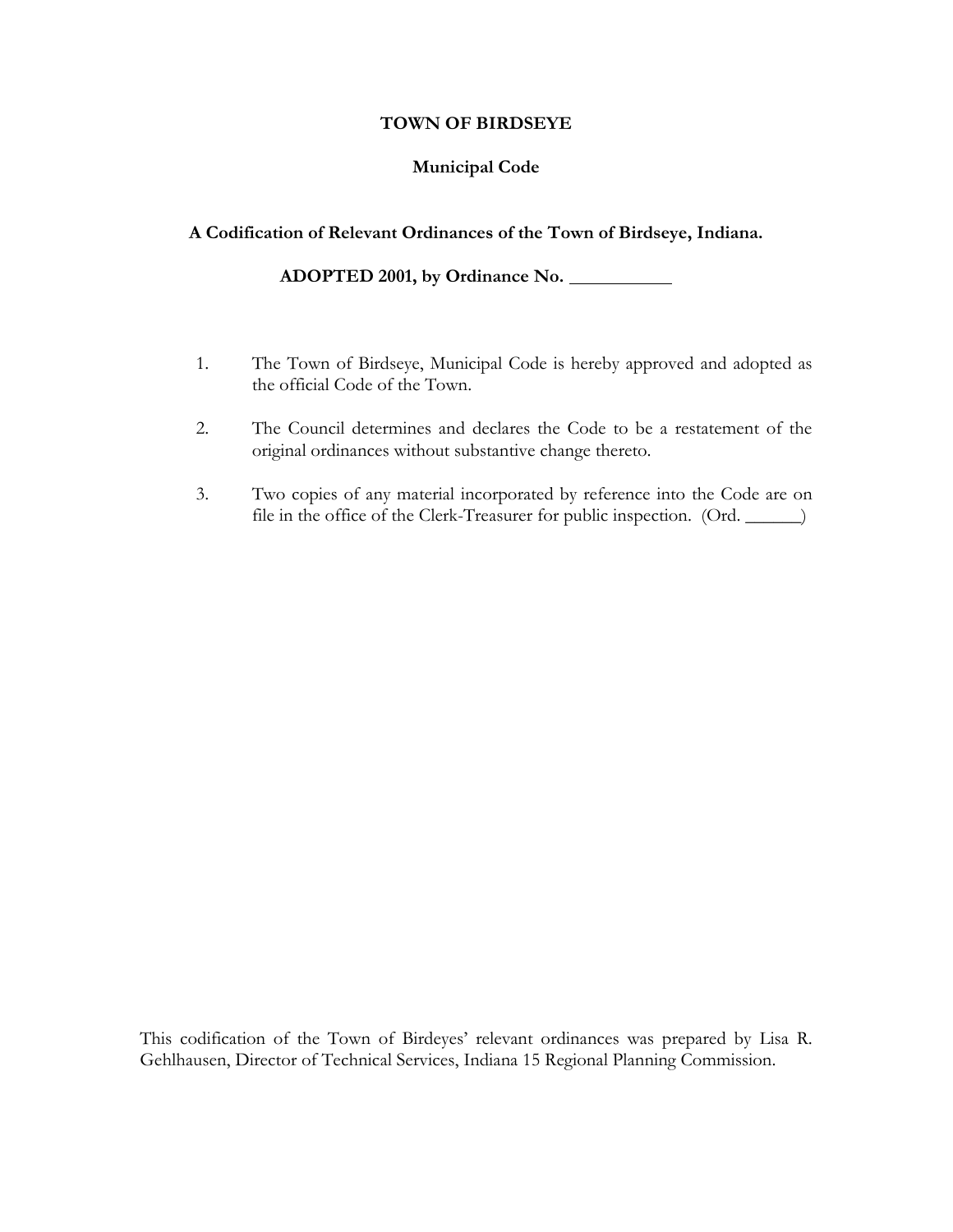Municipal Code of the Town of Birdseye is adopted and published in order to comply with I.C. 36-1-5-1 and in order that there be <sup>a</sup> more orderly and practical means whereby interested persons may refer to those ordinances which may have a direct and immediate<br>interested persons may refer to those ordinances which may have a direct and immediate interested persons may refer to those ordina<br>impact on their rights and responsibilities.

mapped on their rights and responsibilities.<br>The Code will be kept current by periodic supplementation and now contains all ordinances<br>providing for the exercise of the Town's police power through Ordinance 99-01, dated Ju 3, 1999, excluding formal parts, and are re-arranged by general subject matter for purposes providing for the en<br>3, 1999, excluding f<br>of this Codification.